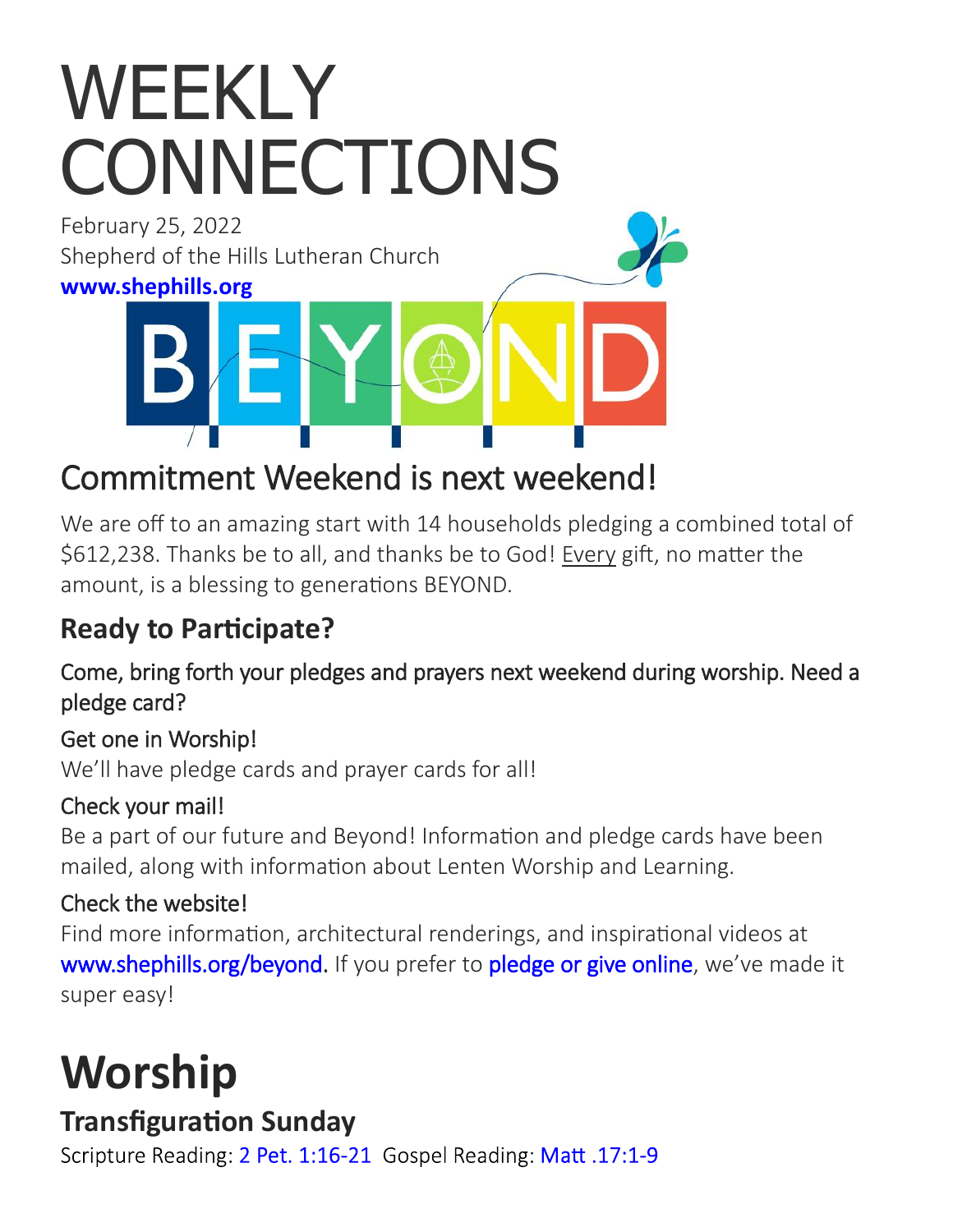# **Contemporary Worship**

**EVERY SATURDAY**

#### **5:30 p.m. | Sanctuary this week (it's cozier!)**

We know it's cold. Come join us in the warmth of the sanctuary for songs of worship. You'll be glad you did!

### **Sanctuary + Livestream Worship**

**EVERY SUNDAY 8:15 a.m. | Sanctuary 10:45 a.m. | Sanctuary + Livestream Worship**  [https://shephills.org/church](https://shephills.org/church-online/)-online/

# **Learning**

#### **The Learning Hour EVERY SUNDAY**

#### **9:30 a.m. Adult Bible Study | Library + Zoom** An in depth study of the week's scripture.

Contact [Ruby Cadenhead.](mailto:rubies61@gmail.com) Zoom - Meeting ID: 882 7978 6819 Passcode: 267585 [Click here to join the Zoom](https://us02web.zoom.us/j/88279786819?pwd=Uytzc1NsT0xCWlM5dnVCMlBFZ1djUT09) 

#### **9:45 a.m. High Five for Children + Families | Courtyard**

Faith formation and worship all wrapped up in one! Contact [Pr. Lauren](mailto:lauren@shephills.org)

# **Fellowship**

#### **For the Youth EVERY SUNDAY**

#### **12:00 p.m. Youth Group Grades 9-12 | TBD**

Let's get with lunch some place in town. Contact [Joel Timmons,](mailto:joel@shephills.org) Youth Director for this week's plan.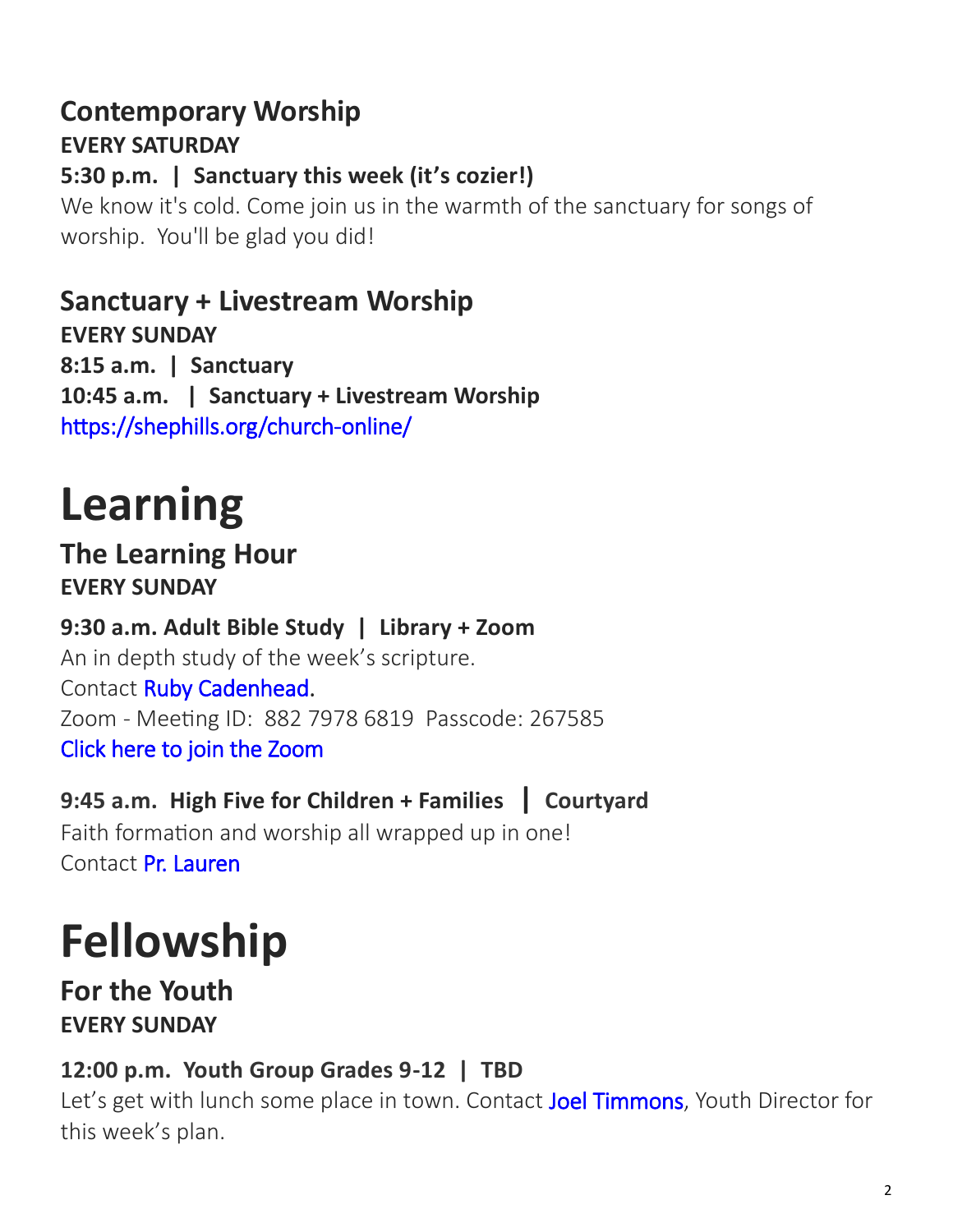#### **7:00 p.m. NextGen Grades 5-8 | Activity Center**

Gather for games and a quick Bible Study. Contact [Joel Timmons,](mailto:joel@shephills.org) Youth Director.

# **The Season of Lent**

### **Divine Direction + Spiritual Exercise**

We have so much to offer as we seek Divine Direction through Spiritual Exercise. Information to guide your growth can be found on the shelf by the stairs in the Gathering Space. Pick up printed copies, or click on the link and download your own! [Lenten Calendar for Daily Prayer](https://elca.org/40Days) and other activities, [Lenten Study Guide,](https://elca.org/40Days) and [Family Devotionals.](https://www.creativecommunications.com/Products/WH2/with-your-whole-heart.aspx?bCategory=CPLNT!CPDEV) 

Find out about all that is happening on Realm Events or the [website!](http://www.shephills.org)

# **Weekend Worship**

#### **Divine Direction + Spiritual Exercise**

Saturday @ 5:30 p.m. Courtyard Worship Sunday @ 8:15 and 10:45 a.m. Worship (and livestream) Exercise of Discernment Mar 5/6 Luke 4: 1-13 Exercise of Meditation Mar 12/13 Luke 13: 31-35 Exercise of Fasting Mar 19/20 Luke 13: 1-9 Exercise of Honesty and Confession Mar 26/27 Luke 15: 1-3, 11b-32 Exercise of Celebration Apr 2/3 John 12: 1-8

#### **Wednesday Worship**

#### **WEDNESDAYS MARCH 9 - APRIL 6**

#### **7:00 p.m. | Sanctuary**

A practical guide to the week's exercise helping us to answer these questions...How do I discern the will of God for my life? Can I really grow spiritually? How can the spiritual disciplines help me grow?

# **Adult Bible Study**

#### **SUNDAYS, MARCH 6 - APRIL 3**

#### **9:30 a.m. | Library + Zoom**

An in-depth study of the Worship Scriptures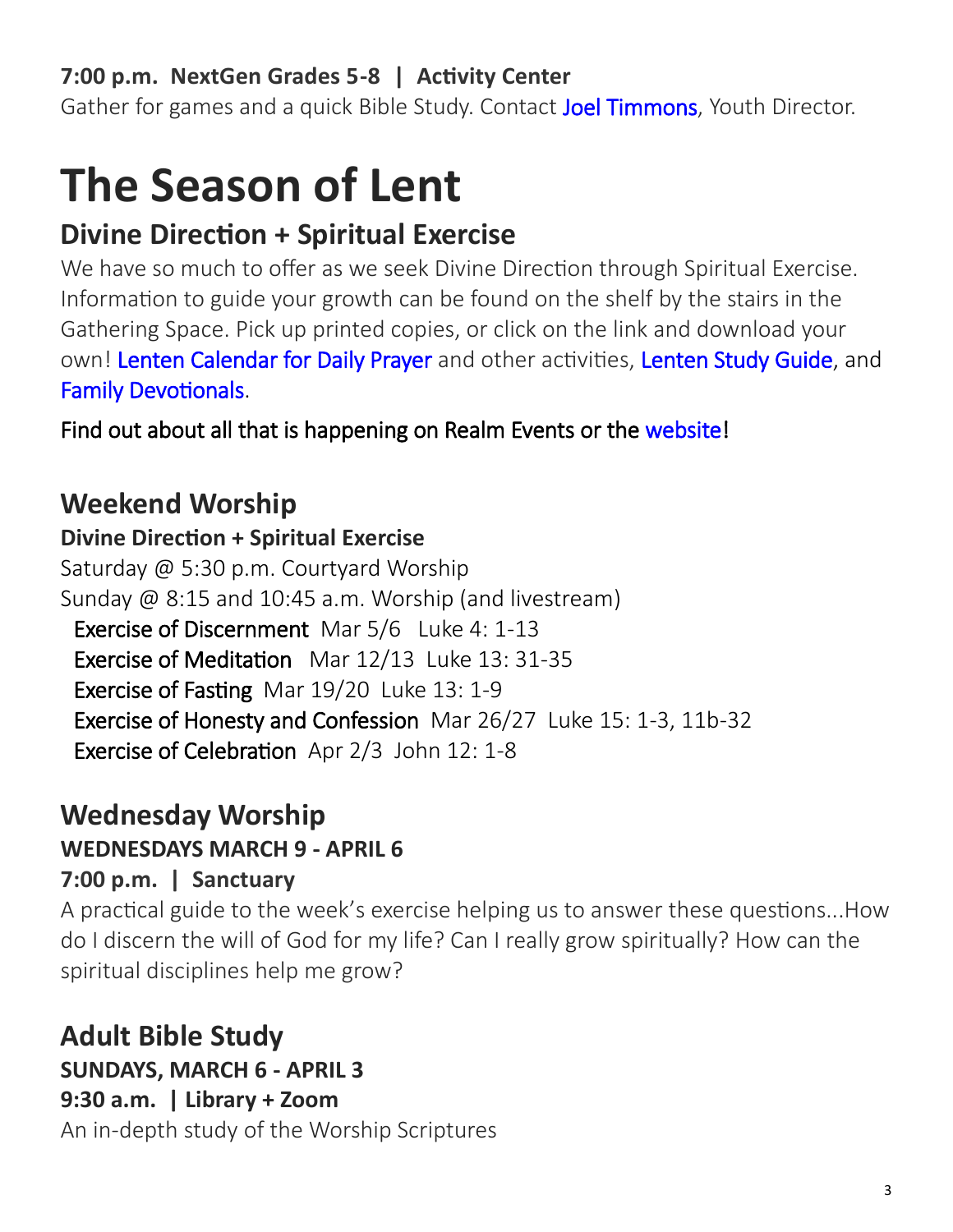#### Zoom ID 882 7978 6819 Passcode 267585

**"Forgiveness"** led by Dr. Steve Larson

**WEDNESDAYS, MAR 9 - APR. 6**

**10:30 a.m. | Library + Zoom**

Steve Larson leads this in-depth study of forgiveness during Lent. Zoom ID 870 4638 4698 Passcode 469481

# **Ignite! Small Groups**

**VARIOUS TIMES AND LOCATIONS** (In-person + Zoom)

If you are unable to join us on Wednesdays for Worship, consider joining a small group. These groups will focus on Richard Foster's classic, "Celebration of Discipline."

[Contact Pr. Tom t](mailto:tom@shephills.org)o join a group.

# **This Week**

#### **ACL Homelessness Initiative Meeting THIS SUNDAY, FEBRUARY 27**

#### **3:00 p.m. | St. Martin's Lutheran Church + Zoom**

Austin City Lutherans will kick-off its new ministry emphasis to combat homelessness at this meeting. We'll hear from Sarah Weier of Sunrise HNC on the navigation process for people transitioning from the streets to shelter and housing, and we'll sign up for volunteer opportunities and consider other options to effectively engage together to combat homelessness in the name of Christ's compassion. Join us in-person or via this **Zoom link**.

Parking available on north and west sides of church and in the lot directly west of the sanctuary. Enter north doors or side doors left of large sanctuary doors. Here is the Zoom link or if you have any questions.

### **Shrove Tuesday Pancake Supper TUESDAY, MARCH 1**

#### **5:30 - 7:00 pm | Courtyard**

You will need to eat up to prepare for all the spiritual exercise we have planned this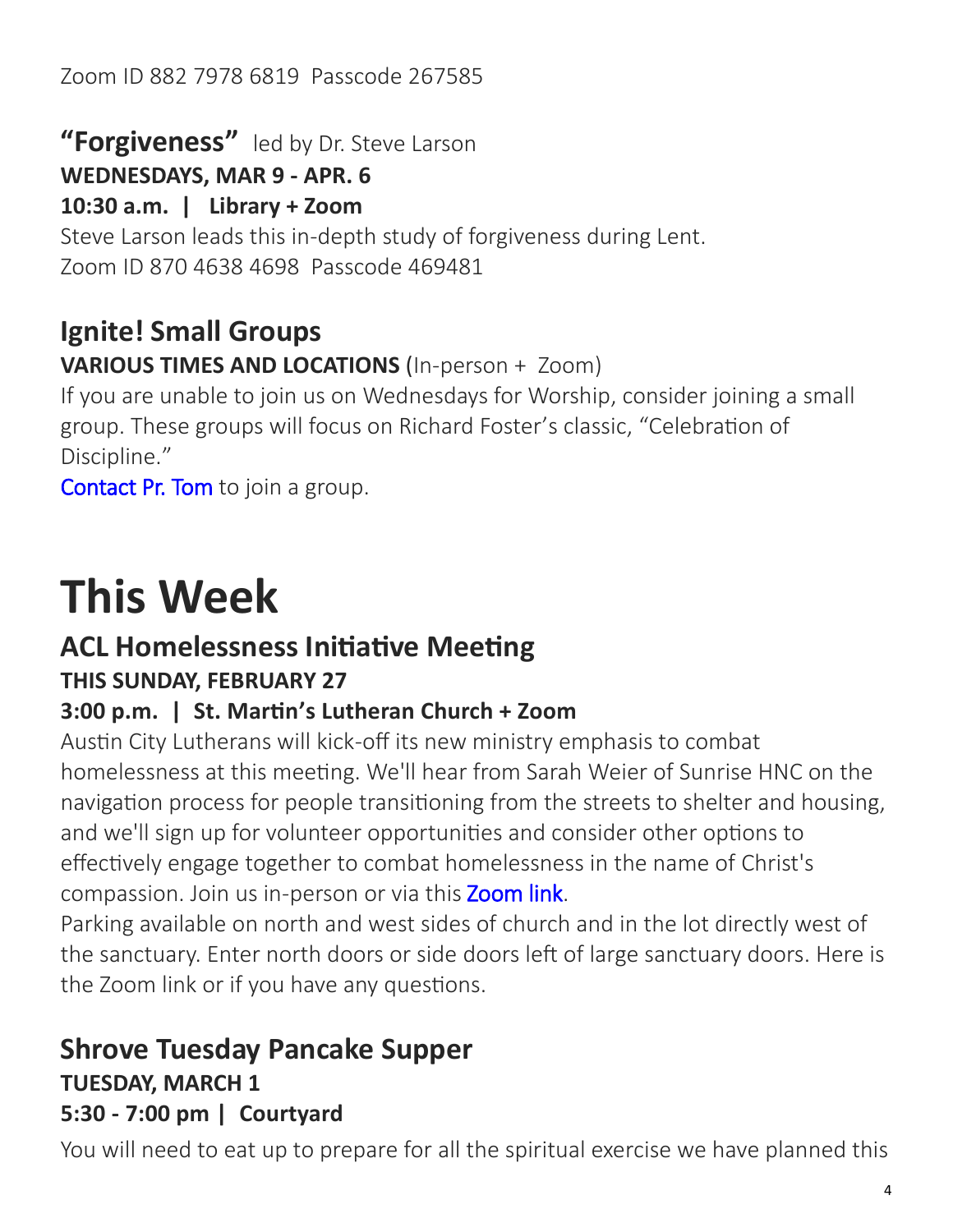Lent, and this fundraiser put on by the Youth is just the place to load up on your carbs. Come when you can, grab a plate of free pancakes, and choose from a variety of ways to support the Youth's summer trip!

#### **Ash Wednesday Imposition of Ashes**

**WEDNESDAY, MARCH 2**

**6:30 am + Noon + 7:00 pm | Sanctuary**

#### **7:00 pm | [Livestream](http://www.shephills.org/watch)**

The beginning of Lent is marked by the imposition of ashes in worship.

**Pickleball EVERY SATURDAY MORNING 9:00 a.m. | Activity Center EVERY TUESDAY EVENING (Saturday Mornings Too!) 5:30 p.m. | Activity Center**

Sooo popular we had to add another day. Contact [Pr. Tom.](mailto:tom@shephills.org)

# **Firm Believer Yoga**

#### **EVERY TUESDAY EVENING**

#### **5:30 p.m. | Butterfly Center Fellowship Hall + Zoom**

**[Click here](https://us02web.zoom.us/j/88382457022?pwd=NEtNVjlCcWkxQVV3OUR4eVlsNzkxdz09)** to Zoom in! Or use: Meeting ID 883 8245 7022 Passcode 157279 \*Feb 22 will be in Breezeway Bldg Rm 104/105

### **Men's Bible Study**

#### **NO STUDY THIS WEDNESDAY (ASH WEDNESDAY)**

#### **7:27am | Zoom**

For Lent (Mar 9– Apr 6), this study joins "Forgiveness" with Steve Larson in the Library. See description under "Lent."

### **Women's Bible Study**

#### **NO STUDY THIS WEDNESDAY (ASH WEDNESDAY)**

#### **10:30 a.m. | Library + Zoom**

For Lent (Mar 9– Apr 6), this study joins "Forgiveness" with Steve Larson in the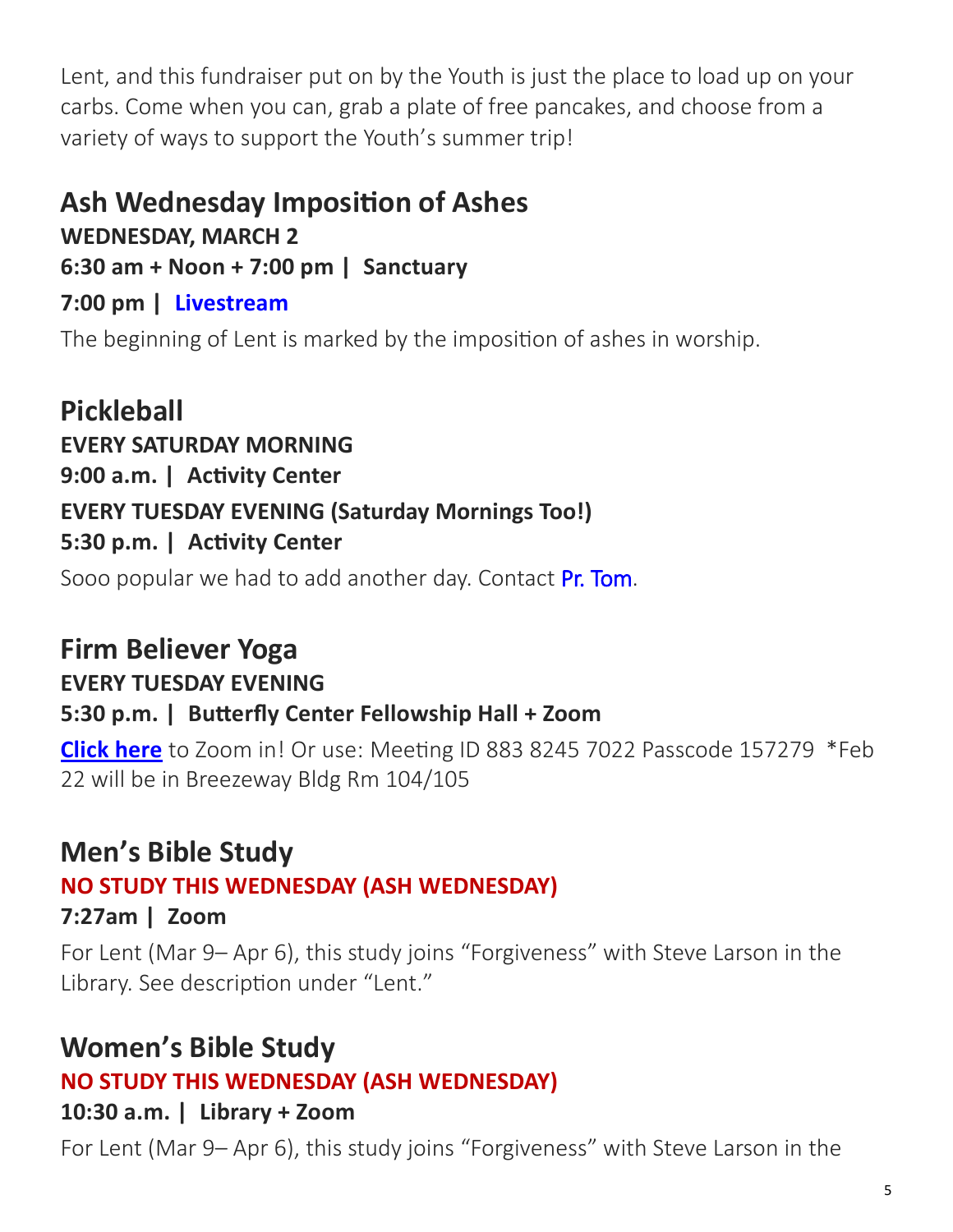# **Special Announcements**

# **Updated COVID Protocols**

As we have continued to assess our local community's risk, safety measures, and comfort level in gathering for in-person worship, we have made the following updates to our practices for indoor worship:

Masks are optional. We encourage each person to make the decision that feels best for them. We also continue to encourage respect for each person's decision. The important thing is that we are together!

Holy Communion may now be received at the altar rail, or you may continue to remain in your seat and receive the bread and wine in the individual Communion packets provided. Again, whatever feels most comfortable for you.

#### **Keep Those Baby Blankets Coming BABY CARE KITS FOR LUTHERAN WORLD RELIEF**

Keep knitting, crocheting, or sewing flannel blankets for Baby Care Kits! These blankets (min 36" square, max 52" square) will be used to wrap and package care items that will be sent around the world to mothers in need. Questions about how you can participate? Contact [Kathy Gerhardt.](mailto:kathnmark@gmail.com?subject=baby%20blankets)

#### **The Care Team is for Everyone** HOW CAN WE HELP?

Need a ride? Need a meal? Need a listening ear? Need a prayer? When you need something, timing is everything and the Care Team is ready to step in and help because we love you!

Since October 2021, the Care Team has walked with 75 individuals both within and outside our walls. Some of the connections were one or two times. With others, our conversations continued for multiple weeks or months, staying until we were no longer needed.

The team consisting of [Rebecca Guengerich,](mailto:rguengerich@gmail.com?subject=care%20team) [Tamara Allen,](mailto:tamara.allen@me.com?subject=care%20team) [Karen Flint,](mailto:karenflint@me.com?subject=care%20team) Michael [Watt,](mailto:michaelwatt04@gmail.com?subject=care%20team) [Bob Cannon,](mailto:bctrpt123@aol.com?subject=care%20team) and [Sandy Smith,](mailto:texas.sandysmith@gmail.com?subject=care%20team) listened to you over a single conversation or continued until the stress of the situation diminished. We held space for you to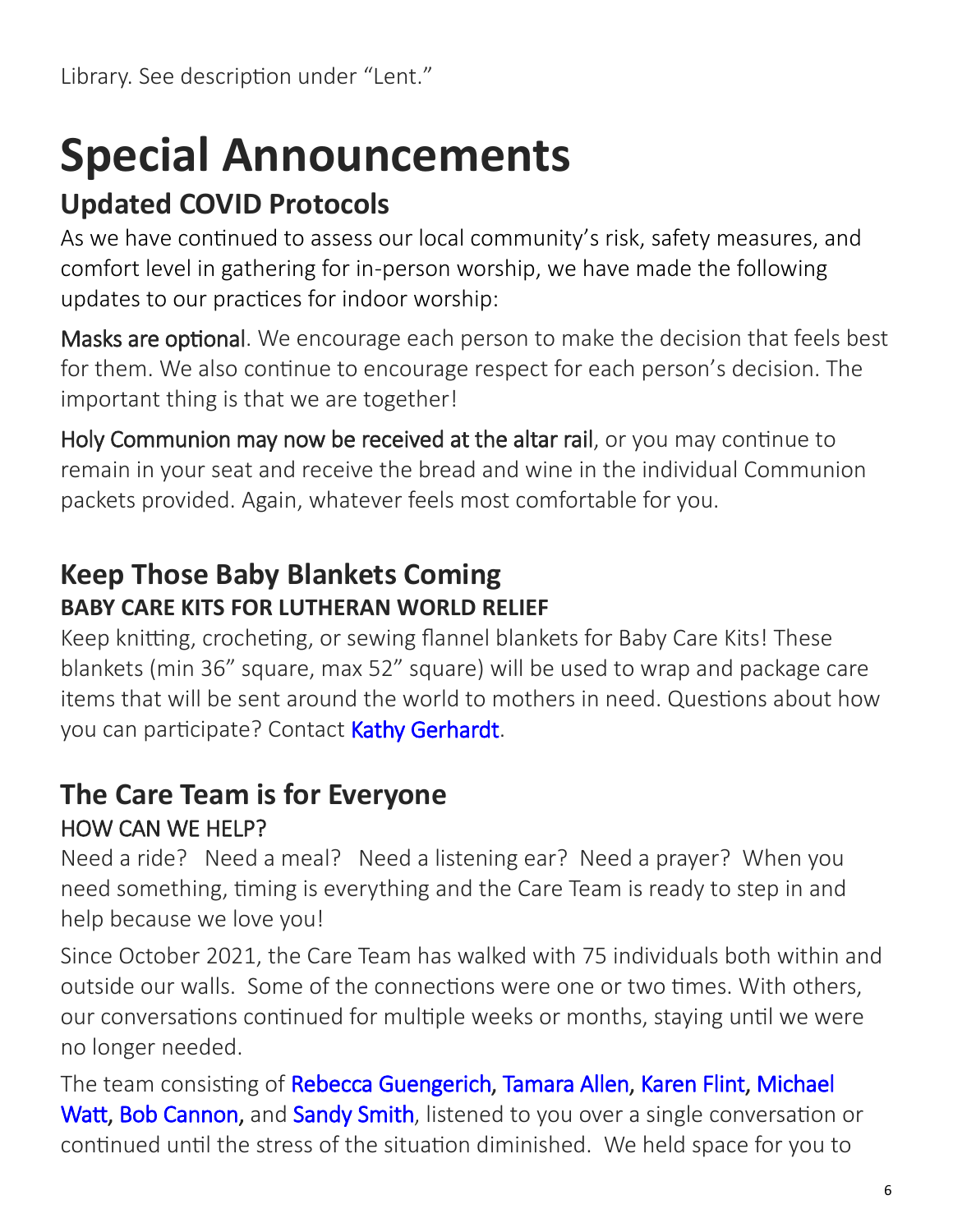cry, laugh, hug, question and pray during times of surgery or illness, grief and loss of loved ones, mental health struggles, stress of aging or family dynamics, birthdays of children or grandchildren or managing the maze of a cancer diagnosis or addiction. We empowered you to be a disciple of Christ by providing transportation to medical appointments or church functions, meals when cooking added one more burden to the day, a listening ear or a prayer for others.

God's Love is needed now in our world more than ever. How can we be Christ's Love for you? Reach out to a care team member by clicking on their name above, or show love to others when you see the need.

# **Giving**

# **Lent and Easter Offering**

Our Mid-Week Worship in Lent and our Easter Sunday offering has been designated to support ELCA World Hunger and Austin City Lutherans Homeless Mitigation.

ELCA World Hunger For nearly two years the world has reeled from the effects of a deadly pandemic. While Shepherd of the Hills has responded with extraordinary generosity in supporting our food pantry, Bread for All, this special offering will allow us to go national and .global in responding to hunger needs. Austin City Lutherans Homeless Mitigation Our mission of "More. Better. Together" is evidenced through our Bread for All Food Pantry, Mariposa Family Learning Center, and this new initiative that will seek to respond to the crisis of homelessness in our city. Through fostering community partnerships, training support teams, and recruiting key facilitators, we believe that we can make an impact on this complex humanitarian crisis.

[Giving c](http://www.shephills.org/give/)an be done on the website, or under Giving on onrealm.org, or by check or cash. Please indicate Lent Offering.

# **Beyond Capital Fund Appeal**

[Click here](https://shephills.org/beyond/) to learn more and make your pledge or a one-time gift. Thank for being a part of out future!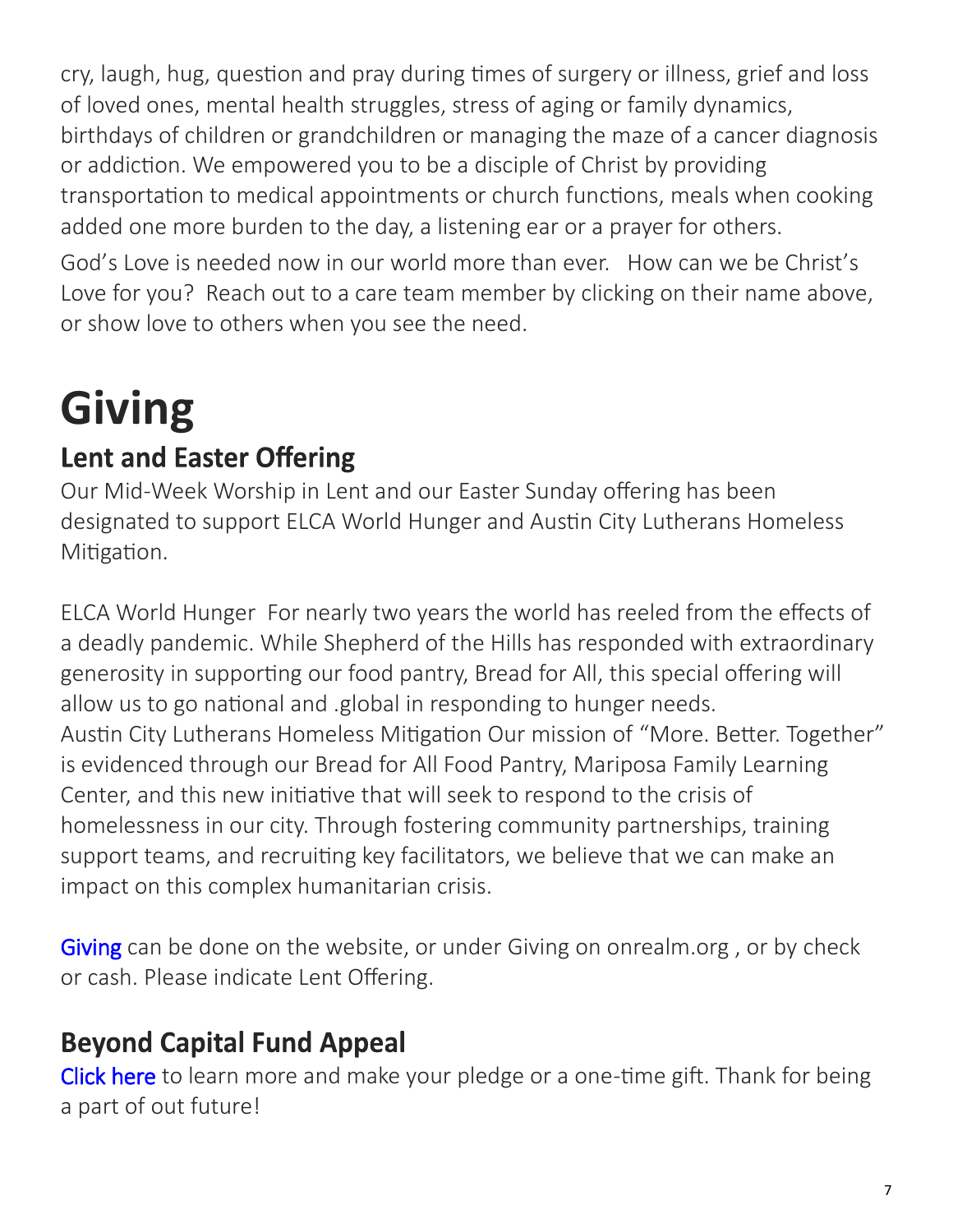## **This Matters! Plus Wraps Up**

This Matters! Plus finishes up with contributions totaling \$101,000. 100% of this went to paying down the debt! Thank you to all who gave!

# **Regular Giving**

[Click here](https://shephills.org/give/) to stay current with your giving or make a one-time gift. Thank you for giving freely and joyfully!

### **2022 Stewardship**

It's never too late to make a pledge of support for our ministry and missions! Please consider making your 2022 pledge using this **online pledge card**, or mail in a paper pledge card to 3525 Bee Caves Rd., 78746. Thank you!

### **Bread for All Collections**

Diaper and non-perishable food collections happen every Saturday morning, 9:00- 11:00 a.m. in the Courtyard, or bring donations with you to worship on Saturday night or Sunday morning.

# **Prayers**

Please pray for Don Gaskin, Don Knight, Marie Fortune, Glenn Richter and Betty Lueders

Please pray for family and friends of Shepherd members: David Lechler, brother of Dawn Paulson Walter DeBill, husband of Stacia DeBill Kenna Joy Kramer, Grandniece of Weldon and Mary Allison Lori Roth, Sister of Sandy Smith

We pray for all who mourn the death of John Pollock, father of Deb Pollock Darnell

Please pray in thanksgiving for the birth of Isla Ryan Powell, daughter of Thomas Ryan and Megan Powell and, granddaughter of Ted and Corky Powell!

Please pray in thanksgiving for the birth of Alora Isabel Rieger, daughter of Jackie and Tommy Rieger and sister, Nicolette, granddaughter of Mark and Kathy Gerhardt!